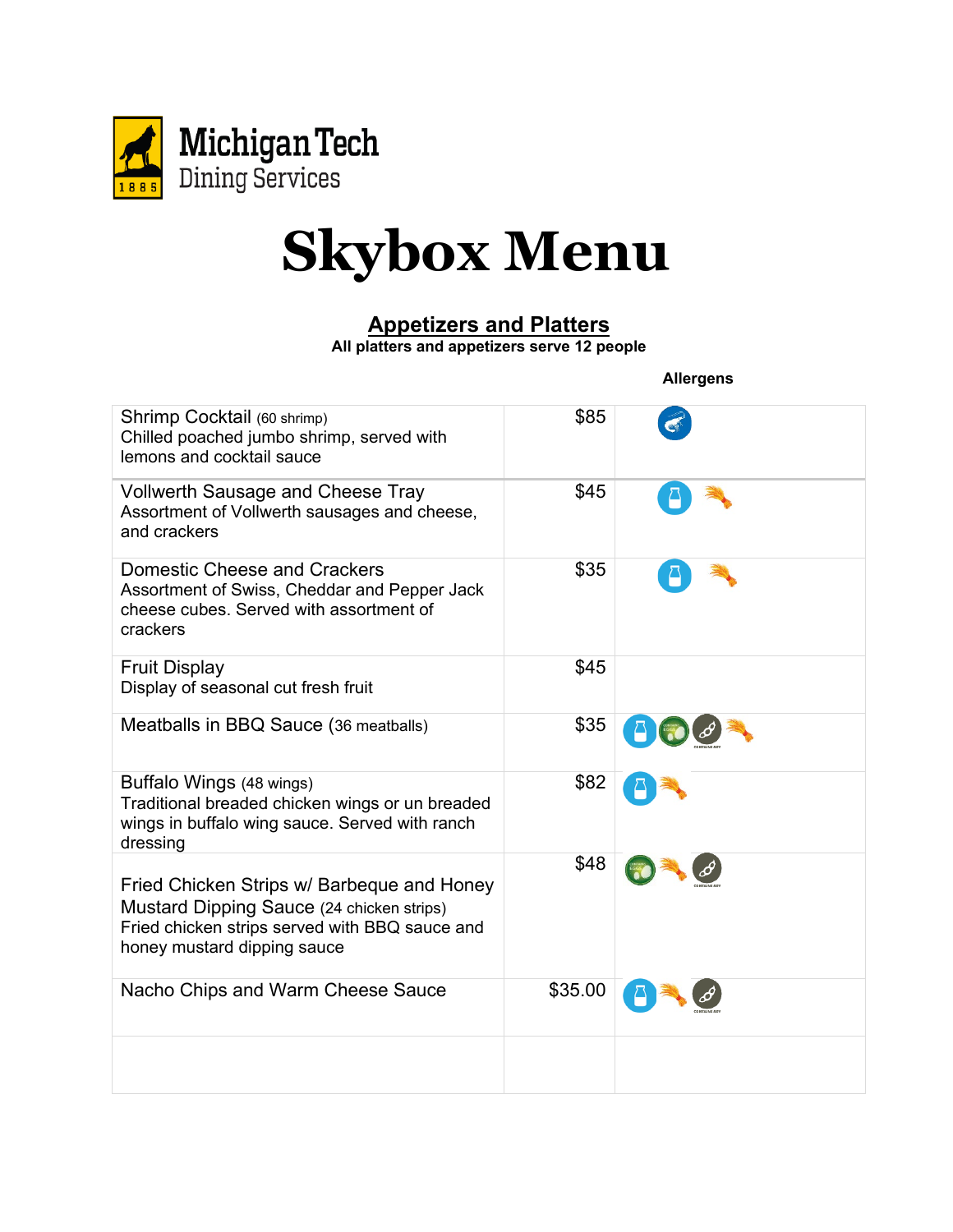

#### **Meal Deal**

**Hot Dog Meal** (12 Hot Dogs and 12 Canned Sodas)

Vollwerth hotdogs, diced onions, kettle chips, and traditional condiments for the hotdogs.

#### **Snacks**

(serves 12)

|                                              |     | Allergens                |
|----------------------------------------------|-----|--------------------------|
| <b>Tortilla Chips and Fire Roasted Salsa</b> |     | CONTAINS SO              |
| Boxed Popcorn (per box)                      | \$3 |                          |
| Chocolate Chip and M&M Cookies (Per Dozen)   |     | $$12$ <b>QF</b> $\theta$ |

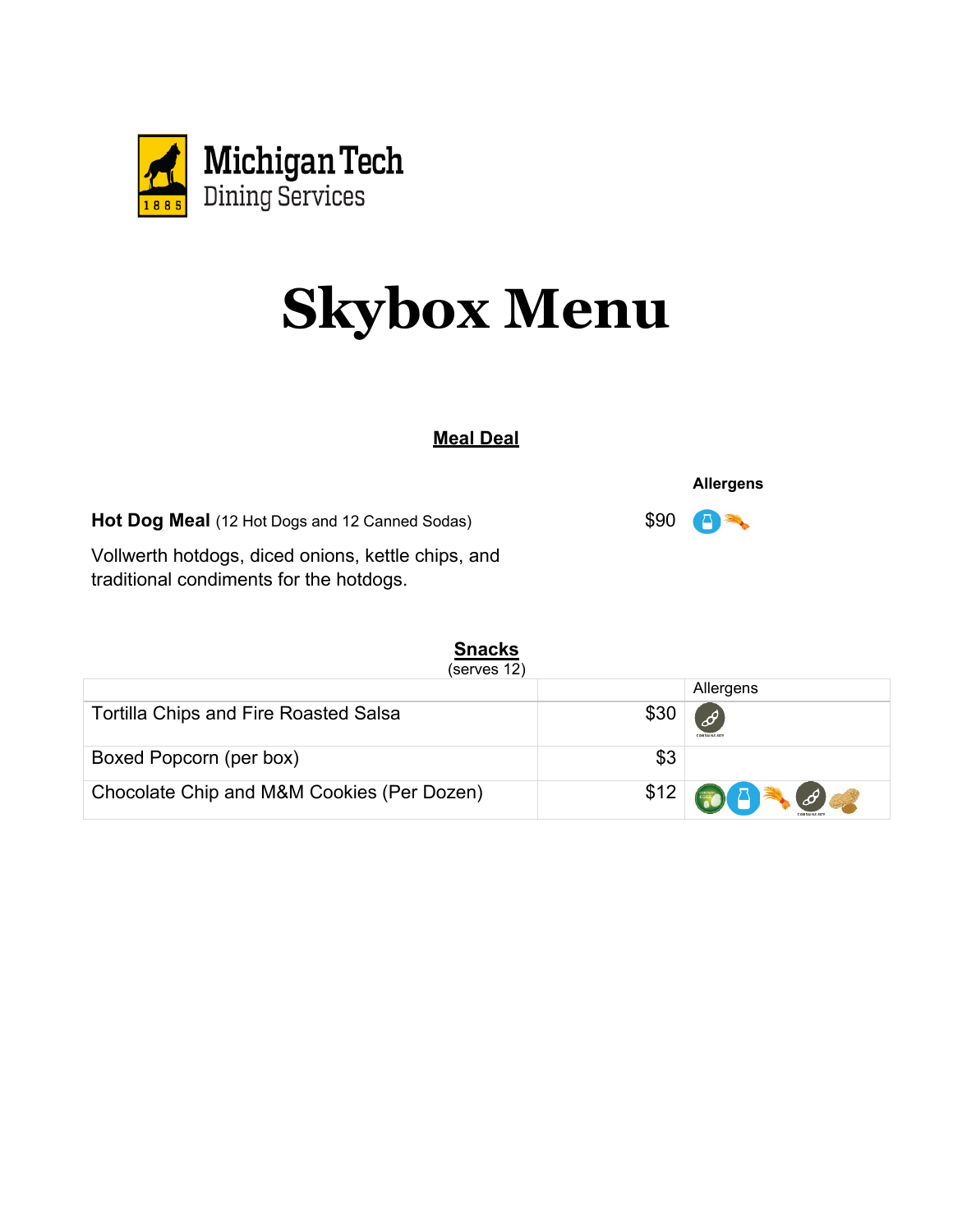

#### **Pizza**

16" large pizza cut into squares

**Allergens**

| Supreme<br>Sausage, ham, pepperoni, onions, black olives, green<br>peppers, mushrooms, mozzarella, and cheddar<br>cheese | \$22.50 |  |
|--------------------------------------------------------------------------------------------------------------------------|---------|--|
| Veggie Lovers<br>onions, mushrooms, black olives, green peppers,<br>mozzarella cheese and cheddar cheese                 | \$22.50 |  |
| Chicken Bacon Ranch<br>Chicken, bacon, tomatoes, ranch dressing, and<br>mozzarella cheese                                | \$22.50 |  |
| <b>Meat Lovers</b><br>Sausage, pepperoni, bacon, ham, and mozzarella<br>cheese.                                          | \$22.50 |  |
| Pepperoni and Sausage                                                                                                    | \$22.50 |  |
| Pepperoni                                                                                                                | \$22.50 |  |
| Sausage                                                                                                                  | \$22.50 |  |
| Cheese                                                                                                                   | \$22.50 |  |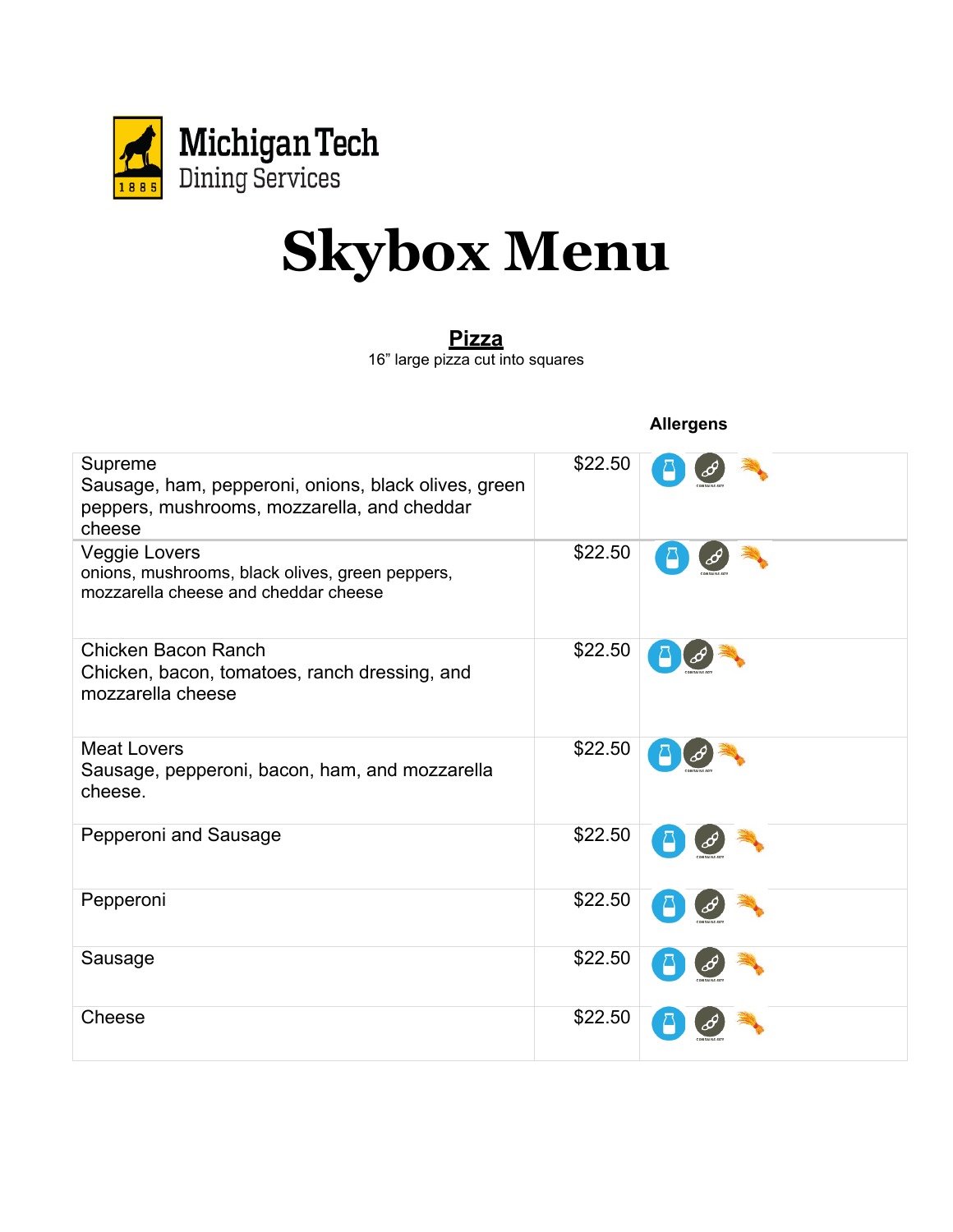

#### **Beverages**

| Coffee (regular and decaf) (per gallon)           | \$18 |
|---------------------------------------------------|------|
| Starbucks Coffee (regular and decaf) (per gallon) | \$24 |
| Hot Chocolate (per gallon)                        | \$17 |
| Soft Drinks (per can)                             | \$2  |
| <b>Bottled Water</b>                              | \$2  |

## **Beer Selection**

| Domestic Beers (12 oz. can)<br>Budweiser, Bud Light, Miller Lite                             | \$3.50 |
|----------------------------------------------------------------------------------------------|--------|
| Micro Brew (12 oz. can)<br>KBC Widow Maker, KBC Red Jacket Amber, and KBC Pick<br>Axe Blonde | \$4.25 |
| Hard Seltzer (12 oz. can)<br>White Claw Mango, White claw Black Cherry                       | \$4    |

### **Wine Selection**

| White Wine (per glass)<br>White Zinfandel, Chardonnay, Pinot Grigio                     | \$4.50  |
|-----------------------------------------------------------------------------------------|---------|
| White Wine (per bottle) (6 glass servings)<br>White Zinfandel, Chardonnay, Pinot Grigio | \$22.50 |
| Red Wine (per glass)<br>Cabernet Sauvignon, Pinot Noir, Merlot                          | \$4.50  |
| Red Wine (per bottle) (6 glass servings)<br>Cabernet Sauvignon, Pinot Noir, Merlot      | \$22.50 |
| Champagne (per bottle) (6 glass servings)                                               | \$22.50 |